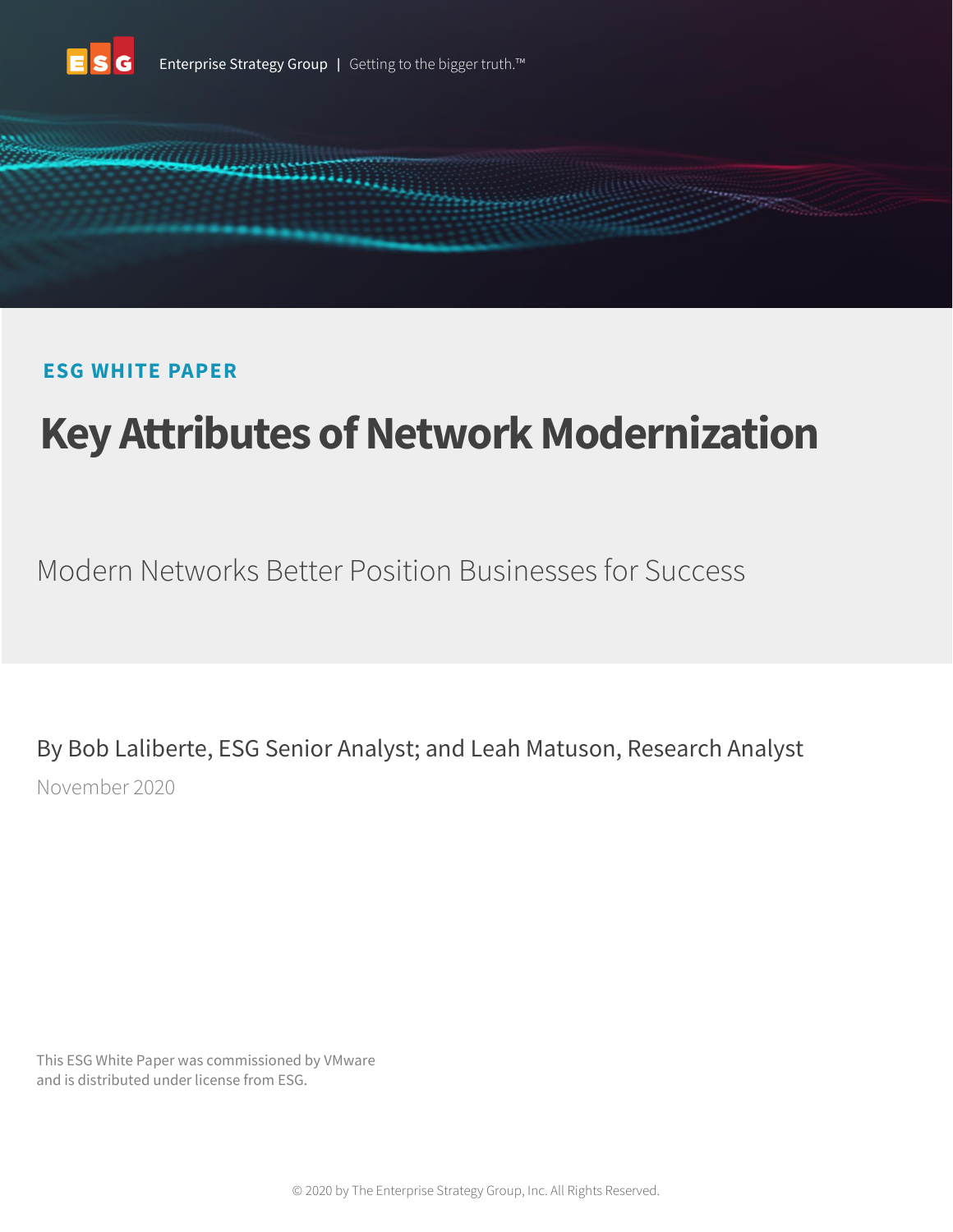

# **Contents**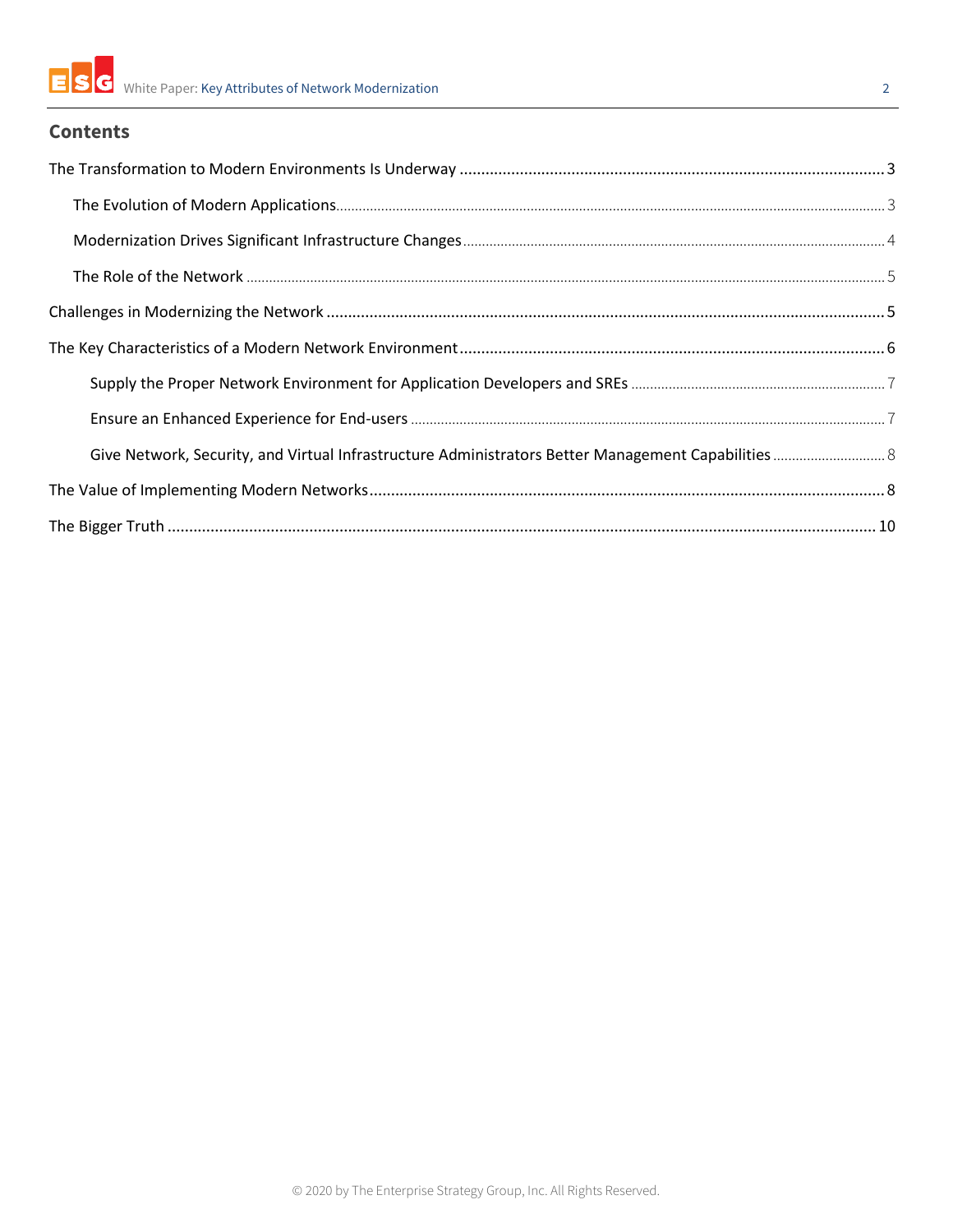# <span id="page-2-0"></span>**The Transformation to Modern Environments Is Underway**

Digital transformation across industries is driving change, encompassing people, processes, and technology. According to ESG research, nearly one-fifth (19%) of organizations view themselves as mature in terms of digital transformation status, having implemented and optimized several digital transformation initiatives, while more than half (57%) are in the process or starting implementation—indicating a major shift toward embracing digital transformation. In addition, of all organizations undergoing digital transformation, 55% said that one of the most important objectives of digital transformation is to become more operationally efficient, while nearly half (49%) said delivering a better and more differentiated customer experience.<sup>1</sup>

One of the best ways to improve experiences is to rapidly iterate application features, functions, and even bug fixes. The transformation to modern application architectures enables organizations to do just that. In fact, modern application environments (often referred to as cloud-native) are core to enabling digital transformation.

# <span id="page-2-1"></span>The Evolution of Modern Applications

The evolution to modern applications has been marked by substantial development steps, which include new processes and technologies. Earlier stages were characterized by monolithic application architectures and time-consuming waterfall processes. In this stage, new applications usually took years to develop and were frequently situated on physical servers hosted in corporate data centers—and only updated with a single major release and one or two minor releases per year (see Figure 1).

As organizations grasped the necessity of streamlining application development, they began adopting additional agile processes and taking advantage of service-oriented architectures (SOAs) and virtual machines (VMs) to accelerate deployment and promote quicker, more frequent releases.

Today, applications are built on a microservices architecture, separating applications into many smaller pieces, and applications are hosted in cloud-based, container environments using DevOps methodologies. While microservices and containers enable development teams to iterate application updates and new functionality at a faster pace, DevOps practices ensure software developers and IT operations teams are tightly integrated to optimize application delivery in a production environment. With these modern technologies and processes, the business ultimately benefits by becoming more responsive to changing market conditions, with dramatically improved products.

<sup>&</sup>lt;sup>1</sup> Source: ESG Research Report, [2020 Technology Spending Intentions Survey](https://research.esg-global.com/reportaction/2020TechnologySpendingIntentions/Toc), February 2020.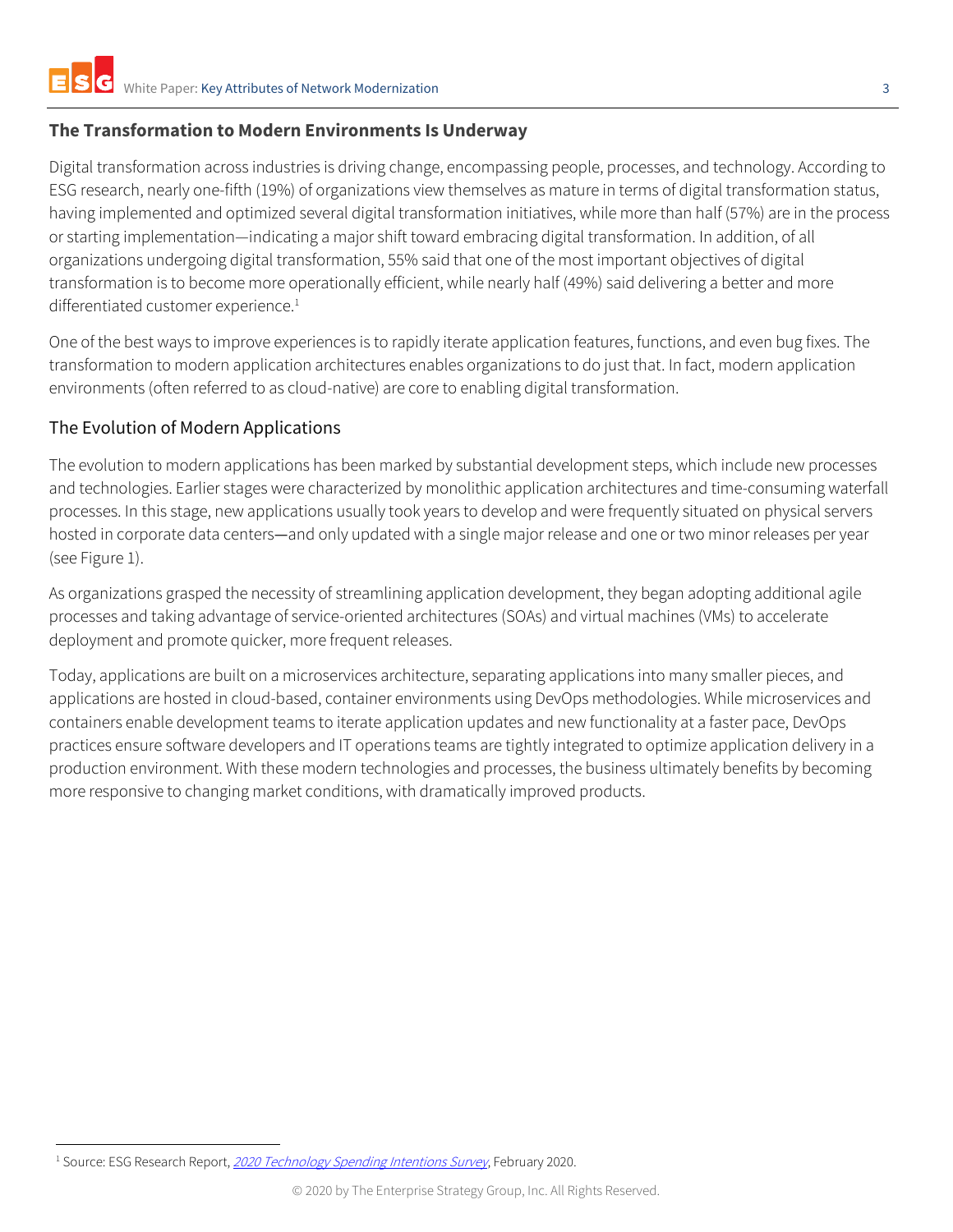#### **Figure 1. Evolution of Modern Applications**



Source: Enterprise Strategy Group

## <span id="page-3-0"></span>Modernization Drives Significant Infrastructure Changes

As new processes have evolved (e.g., DevOps), so too have the roles of IT staff. Application developers and site reliability engineers (SREs) play significant roles in driving positive end-user experiences. Together, these new roles, architectures, and processes require the support of a far more agile and application-centric IT environment.

This is because organizations are under increasing pressure to quickly deliver modern applications and new services. ESG research reveals that of those organizations deploying modern applications, 86% report being under pressure to deliver new products and services faster<sup>2</sup> to their end-users to ensure a better, more consistent experience—resulting in increased user satisfaction.

To accomplish this goal, growing numbers of organizations are leveraging cloud environments. According to ESG research, cloud usage is virtually ubiquitous (see Figure 1), with 94% of organizations stating that they use a public cloud service (IaaS or SaaS) and with more than two-thirds (67%) leveraging IaaS public cloud services <sup>3</sup>—purpose-built to help accelerate modern applications. And many organizations will leverage multiple public cloud services.

To illustrate the growing importance of the cloud when running new applications, 45% of respondents report running production applications using public cloud infrastructure services (IaaS), and 38% report having a cloud-first policy for new applications. Another 53% consider both on-premises technology resources and public cloud services equally.<sup>4</sup> It is important to note, however, that cloud-native does not mean public cloud only. Based on ESG research, 70% of organizations have or will deploy their modern application environments in a combination of public cloud platforms and private data centers.

4 Ibid.

<sup>&</sup>lt;sup>2</sup> Source: ESG Master Survey Results, *[Trends in Modern Application Environments](https://research.esg-global.com/reportaction/ContainerTrendsSurveyMSR2019/Toc)*, December 2019. All ESG research references and charts in this

white paper have been taken from this master survey results set unless otherwise noted.

<sup>&</sup>lt;sup>3</sup> Source: ESG Research Report, [2020 Technology Spending Intentions Survey](https://research.esg-global.com/reportaction/2020TechnologySpendingIntentions/Toc), February 2020.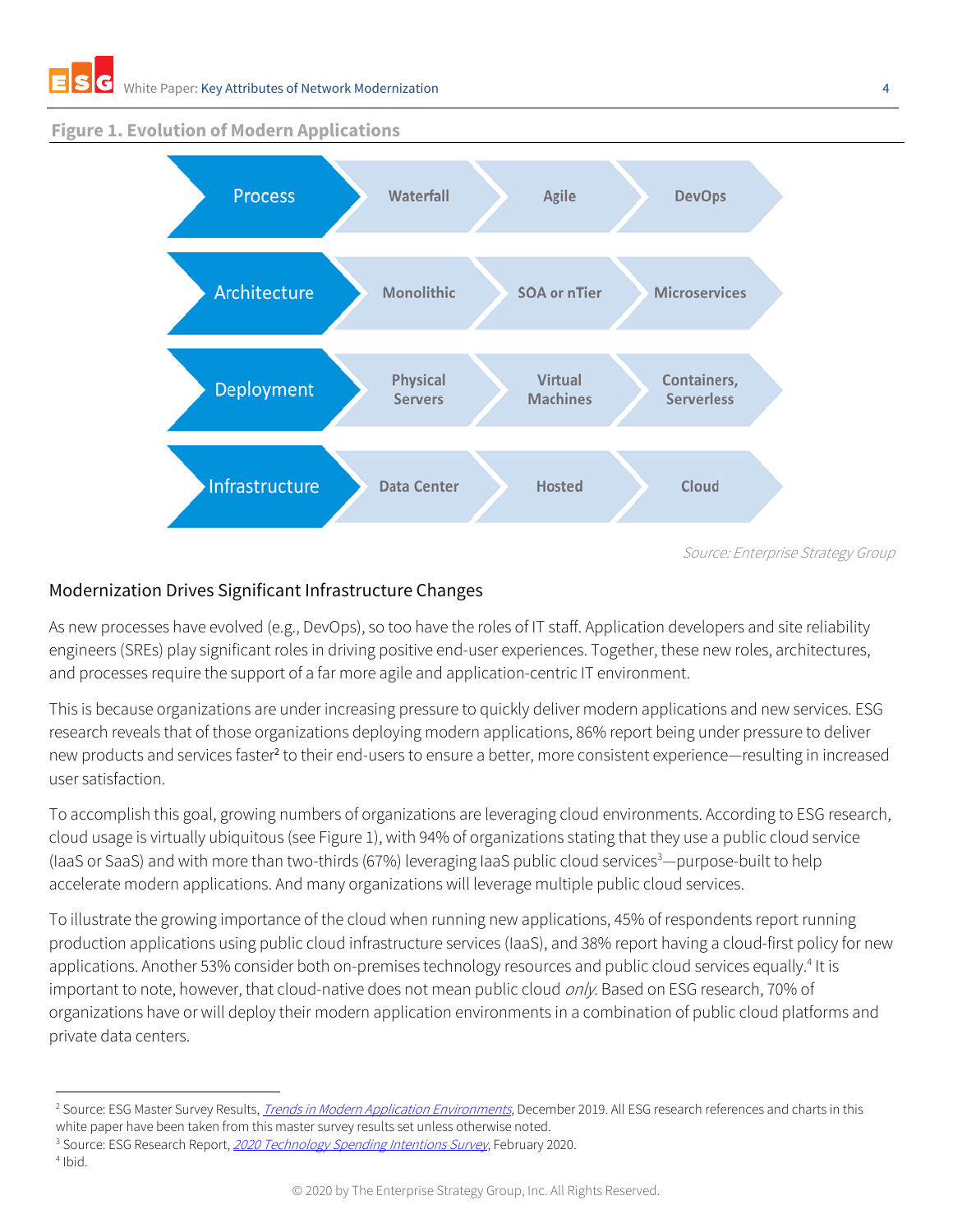#### **Figure 2. Modern Cloud Use**



Source: Enterprise Strategy Group

# <span id="page-4-0"></span>The Role of the Network

Since organizations must contend with highly distributed environments (deploying both on-premises and public cloudbased applications), an efficient application-centric modern network is more important than ever to the business, the enduser, and the bottom line. Consequently, it is critical that organizations create a highly virtualized and software-defined network (SDN) environment that ensures application developers and SREs can rapidly spin up services when and where they are needed, helping to accelerate all phases of an application lifecycle.

Although compute and storage have advanced to support these dynamic application environments, it is essential for organizations to modernize the network—especially given the fact that these applications are deployed in highly distributed, hybrid, and multi-cloud environments. That said, this scenario is not without challenges.

# <span id="page-4-1"></span>**Challenges in Modernizing the Network**

Given the transformation associated with modernizing an organization's environment, it should come as no surprise that there are a multitude of challenges in modernizing the network. These challenges span people, processes, and technology—from security, through scale, to performance—including:

General IT complexity. Highly distributed IT environments create more complexity. According to ESG research, 64% of organizations say IT is more complex compared with two years ago. Those organizations with mature digital transformation efforts are 3x more likely to report IT is significantly more complex (29% versus 9%) than those with no digital transformation initiatives. 5

The question remains: How can organizations keep pace with increased IT complexity using only existing (think flat) staff?

Existing (i.e., legacy and status quo) culture impeding progress. The new paradigm for developing modern applications requires tight alignment and collaboration between application developers, SREs, and operations (DevOps) teams—as well as coordination with adjacent functions including line-of-business (BizDevOps) or security teams (DevSecOps). Organizations that remain highly siloed and isolated will struggle to create modern network environments.

<sup>&</sup>lt;sup>5</sup> Source: ESG Research Report, [2020 Technology Spending Intentions Survey](https://research.esg-global.com/reportaction/2020TechnologySpendingIntentions/Toc), February 2020.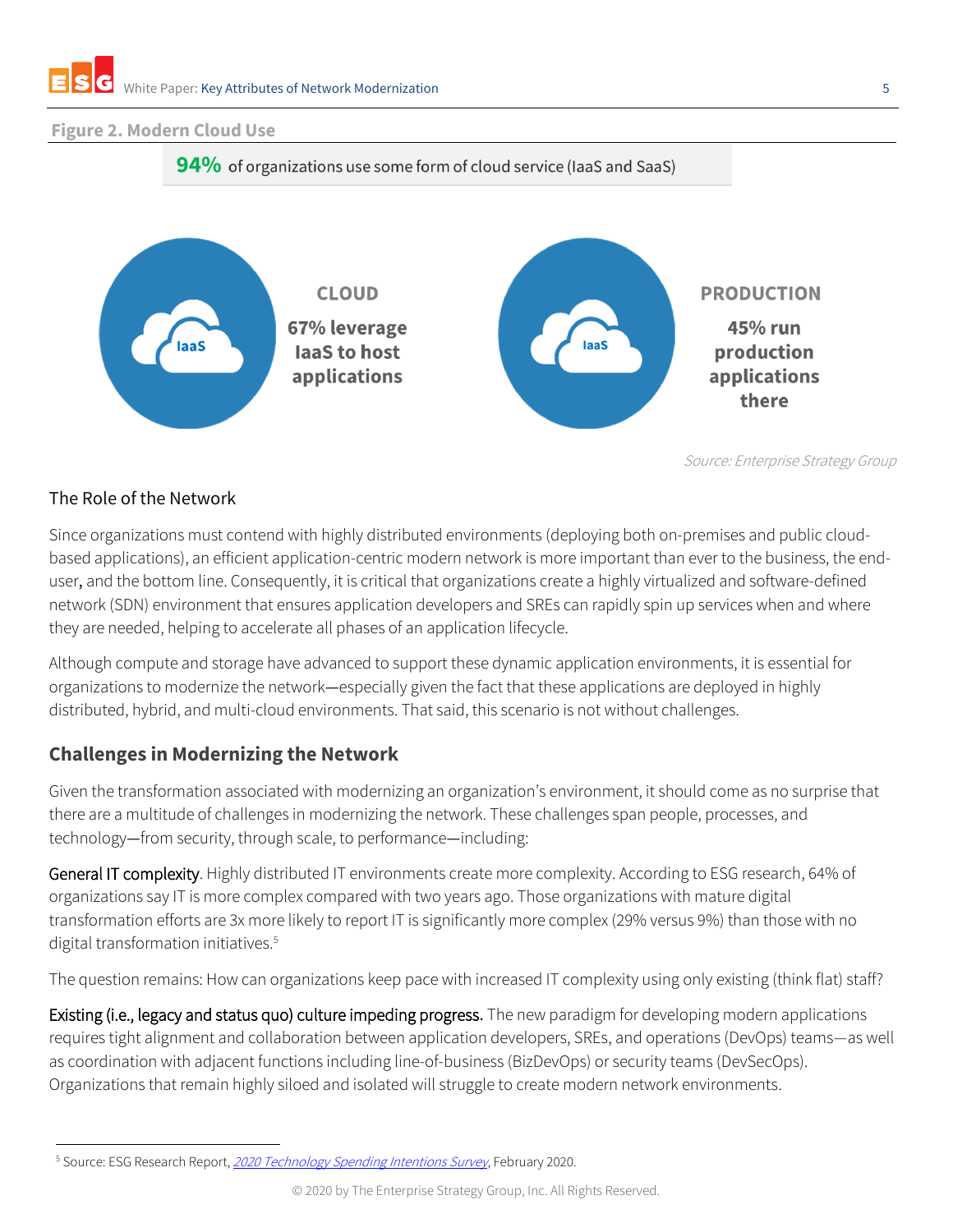Lack of training and skills development. Many organizations employ staff who may have years of general training in the current tasks they are performing—but architecting a modern application-centric network requires specific skills and specialized knowledge. Without additional skills development, it will be difficult for the network team to transform the network to support modern application environments.

Further, the organization must be willing to invest in the appropriate certifications and training so that all relevant staff possess a common foundation for working in an application-centric network. Based on ESG research, more than onequarter (27%) of organizations were challenged with setting up and configuring network services for modern application environments.

Highly distributed environments creating performance and end-user experience obstacles. Modern applications span onpremises and cloud environments, which means organizations can't rely on legacy network architectures (i.e., hub and spoke) to ensure adequate performance or prioritize applications based on their criticality to the business and end-users.

Siloed, legacy network architectures create latency issues for end-users when accessing applications (i.e., any distance between the user and the application generates latency, degrading the user experience). In fact, ESG research shows that more than one-third (36%) of organizations cited an inability to meet performance requirements as a top networking challenge in modern application environments.

The ephemeral nature of container environment placing more pressure on the network. Modern application environments require network connections and services to be spun up—and down—in just a few seconds. Legacy networks have limited visibility into applications, and even simple changes can take weeks. ESG research shows that nearly one-third of organizations (32%) indicate that keeping up with the dynamic environment was a top network challenge.

Ability to scale the environment. A significant part of delivering services in the modern economy is the ability to quickly scale services. This was evidenced in the recent surge to enable employees to work from home that required networks to rapidly scale to accommodate a dramatic increase in network traffic to data centers, clouds, and collaboration applications. Yet, ESG research illustrates that 38% of organizations are concerned about their ability to properly scale the network and network services to meet demand.

Security and the visibility gap. For organizations transforming their IT environments, security is a top concern—and for those deploying modern applications, more than half of organizations surveyed (52%) cited network security as a top challenge.

Essentially, organizations will struggle to provide users with a positive experience using modern applications and highly distributed IT environments without deploying a modern network environment.

# <span id="page-5-0"></span>**The Key Characteristics of a Modern Network Environment**

As a result of the efforts to modernize the IT environment (and the challenges it has created), organizations must acknowledge the fact that the network environment must transform. With this transformation, there also needs to be a tight alignment between application developers and site reliability engineers (SREs). Additionally, organizations must provide network, security, and virtualization administrators (VIs) with the proper tools that allow them to deliver expected levels of performance to end-users.

With a number of personas working in modern network environments (think application developers, SREs, network security professionals, VIs, and end-users), each role has a number of distinct requirements to effectively perform their functions.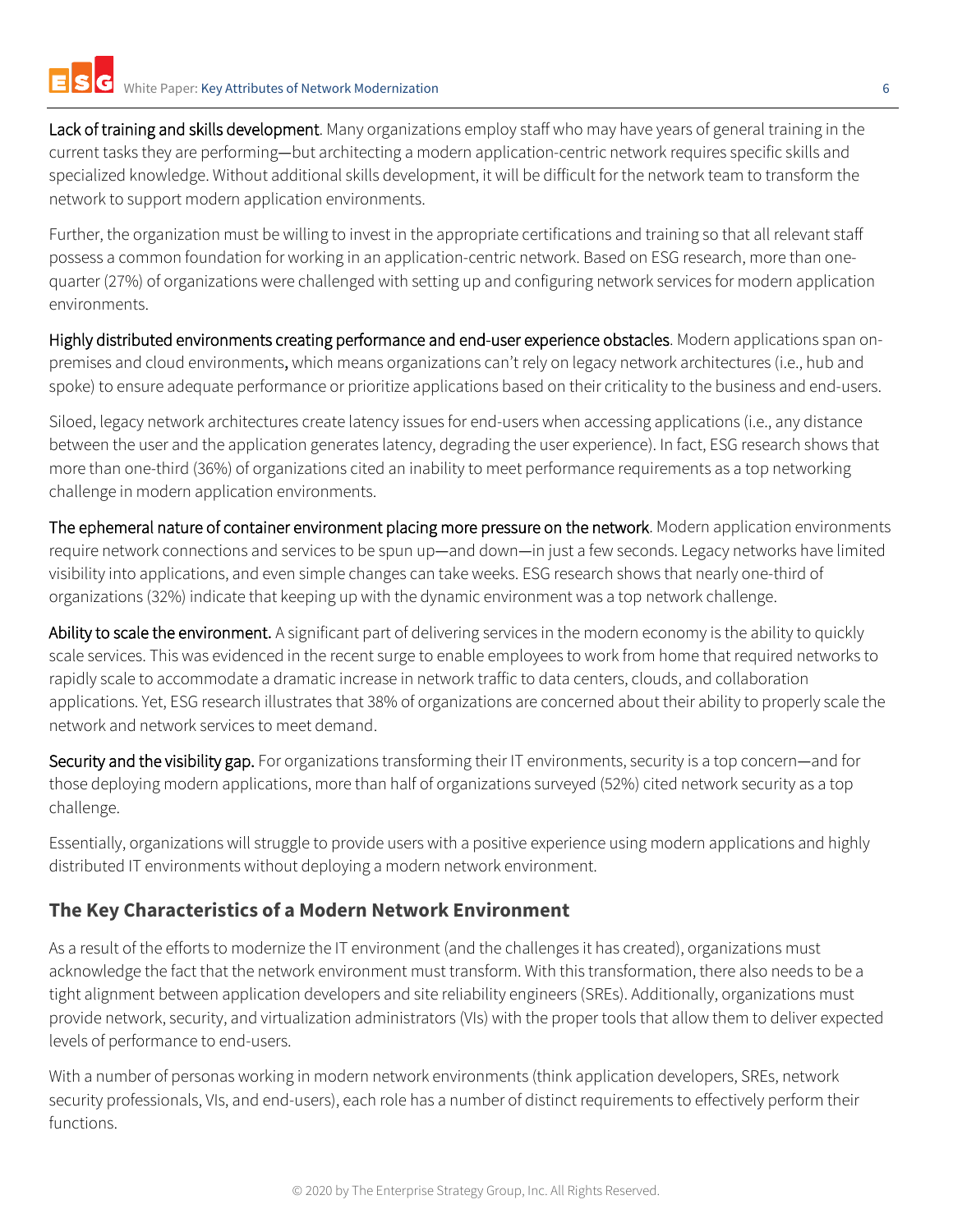#### <span id="page-6-0"></span>Supply the Proper Network Environment for Application Developers and SREs

- Abstract the infrastructure. It is imperative that a modern network environment abstracts the underlying infrastructure for application developers and SREs. Network teams must enable application developers and SREs to quickly and easily make changes with full confidence that the network will quickly align to the new demands of the application environment. This requires the network team to put in place the appropriate guard rails (policies) to ensure any changes will not impact availability, security, or customer experience (performance). In addition, the abstraction should cover on-premises and any public cloud network—as well as the connectivity between onpremises and any public cloud network—regardless of the type of network used (e.g., public leased line, broadband, MPLS, or cellular).
- Employ extensive automation. Subsequently, the modern network environment must be highly automated. Organizations require sophisticated solutions to overcome highly distributed and complex environments. Given the nature of modern applications and the associated network complexity, it is vital to automate as much of the environment as possible. This automation is not just for the benefit of network teams, but also enables application developers and SREs to more easily implement changes in a timely manner. Essentially, this automation should help to abstract the network, but ensure all relevant policies are followed.
- Support container environments. For the network to enable modern application environments—and ensure a positive user experience—organizations must support and have visibility into container service mesh environments. This should include the ability to integrate with continuous integration/continuous delivery (CI/CD) solutions that accelerate application development and deployment, enabling the infrastructure to continuously deliver better software to production.

#### <span id="page-6-1"></span>Ensure an Enhanced Experience for End-users

It is critical for organizations to provide end-users with a seamless, enhanced experience; thus, organizations must take the necessary steps to ensure this occurs by providing staff with the following:

- Application-centric network environment. In a highly distributed environment, modern networks must ensure all users can seamlessly gain access to any approved applications, regardless of where the applications are located (onpremises data center, edge location, or the cloud) or where the users are located (the office, home, or the road), at any time, and still have a positive experience each time they connect.
- Unified policy and visibility from data center through edge to home. The "new normal" dictates that organizations must support employees regardless of their location. Creating a modern network means more than ensuring data centers and edge locations can connect to one another and public cloud services. A modern network must extend the same corporate network and secure access policies to those working from home or remote locations.
- Highly available network. IT must not only bring up new applications faster but keep them up as well. While rapidly bringing up new applications and services is useful, keeping them up is even more important. Consequently, modern networks should possess:
	- o *Self-healing capabilities*, including closed-loop systems that can instantly recognize a potential network issue and self-correct to ensure continued availability. Organizations may want to get comfortable with this technology in a semi-automatic mode before opting for a fully automatic state.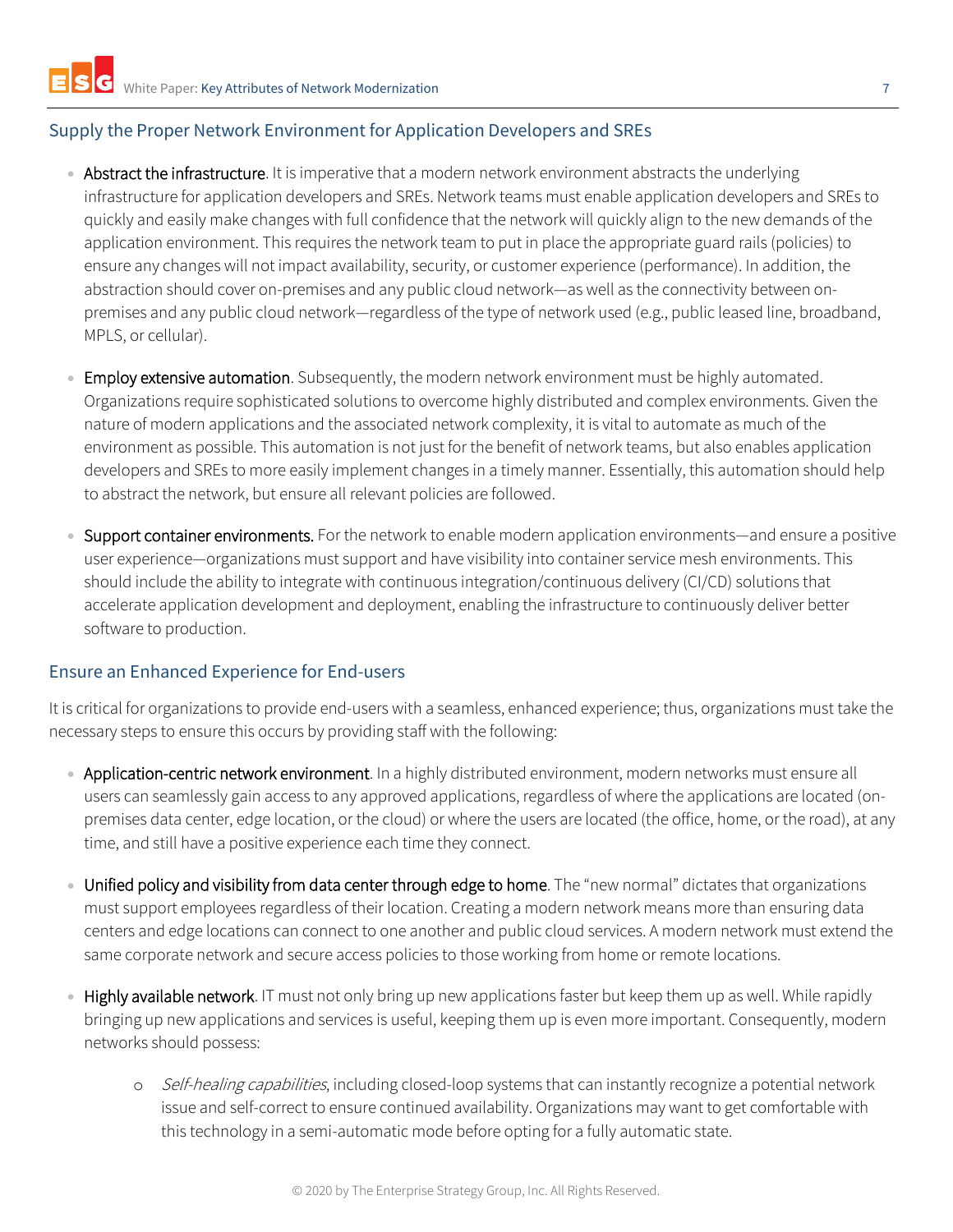- o Ability to automatically perform patch management without any downtime. This is important to ensure a secure environment and that the team has the ability to take advantage of the most advanced capabilities.
- Sufficient capacity to meet network demand within approved guardrails (policies). The ability to self-scale should take into account seasonal spikes.

# <span id="page-7-0"></span>Give Network, Security, and Virtual Infrastructure Administrators Better Management Capabilities

Modern networks will play an increasingly important role in highly distributed IT environments. As a result, the substantial value in the network data and insights gained from the network need to be accessible by other teams. In addition to the network teams, security and virtual infrastructure operations teams will require visibility. To help these groups, a modern network should provide:

- Unified network management for both modern and legacy application environments. For most organizations, there will be a mix of legacy and cloud-native modern applications for some time to come. Therefore, to ensure operational efficiencies, it is vital that organizations have consistent network management for physical, virtual, and container environments. This unified view will aid all operations teams (development, security, networking, and virtual) in troubleshooting, capacity planning, and lifecycle management. Additionally, central management will be required to enforce consistent policies across all these environments.
- Deep visibility and understanding of the overlay/underlay network environment. The introduction of overlay networks has greatly accelerated development cycles and workflows. However, to properly manage these environments and ensure a right-sized physical underlay, network teams must have comprehensive visibility into the environment (both physical and virtual).
- Consumption-based models where they make sense. Cloud services and applications are influencing how IT services are consumed. As organizations build out private clouds that leverage modern network environments, they will expect to have the option of purchasing solutions via traditional CapEx models as well as modern pay-as-you-go subscription or consumption-based models.
- Better application level security. For security purposes, organizations must be able to segment application traffic on the network to eliminate bad actors from accessing restricted, business-critical, or personally identifiable information (PII) data. Employing segmentation (and micro-segmentation) is a significant step to protect application traffic from the outside world. Note that this capability should extend to east-west traffic and not just north-south. For greater defense, zero-trust models should also be employed to only allow authorized users access to the network.

Given the complexity and ever-changing nature of security attacks, organizations need to take advantage of AI/ML solutions to detect anomalous activity, automatically quarantine traffic, and notify all relevant parties when abnormal activity is detected. This process would typically involve understanding and benchmarking application traffic flows, including east-west traffic between virtual machines located within a physical server and, potentially, containers, to provide organizations with a complete and granular level of visibility and protection. A modern network environment with centralized management and AI/ML capabilities will also enable organizations to ensure compliance can be met, with audits conducted in a timely fashion.

# <span id="page-7-1"></span>**The Value of Implementing Modern Networks**

Organizations should not be deploying a modern network because it's the latest marketing phenomenon, or the technology of the month. Instead, deploying a modern network should be the thoughtful evolution of an organization's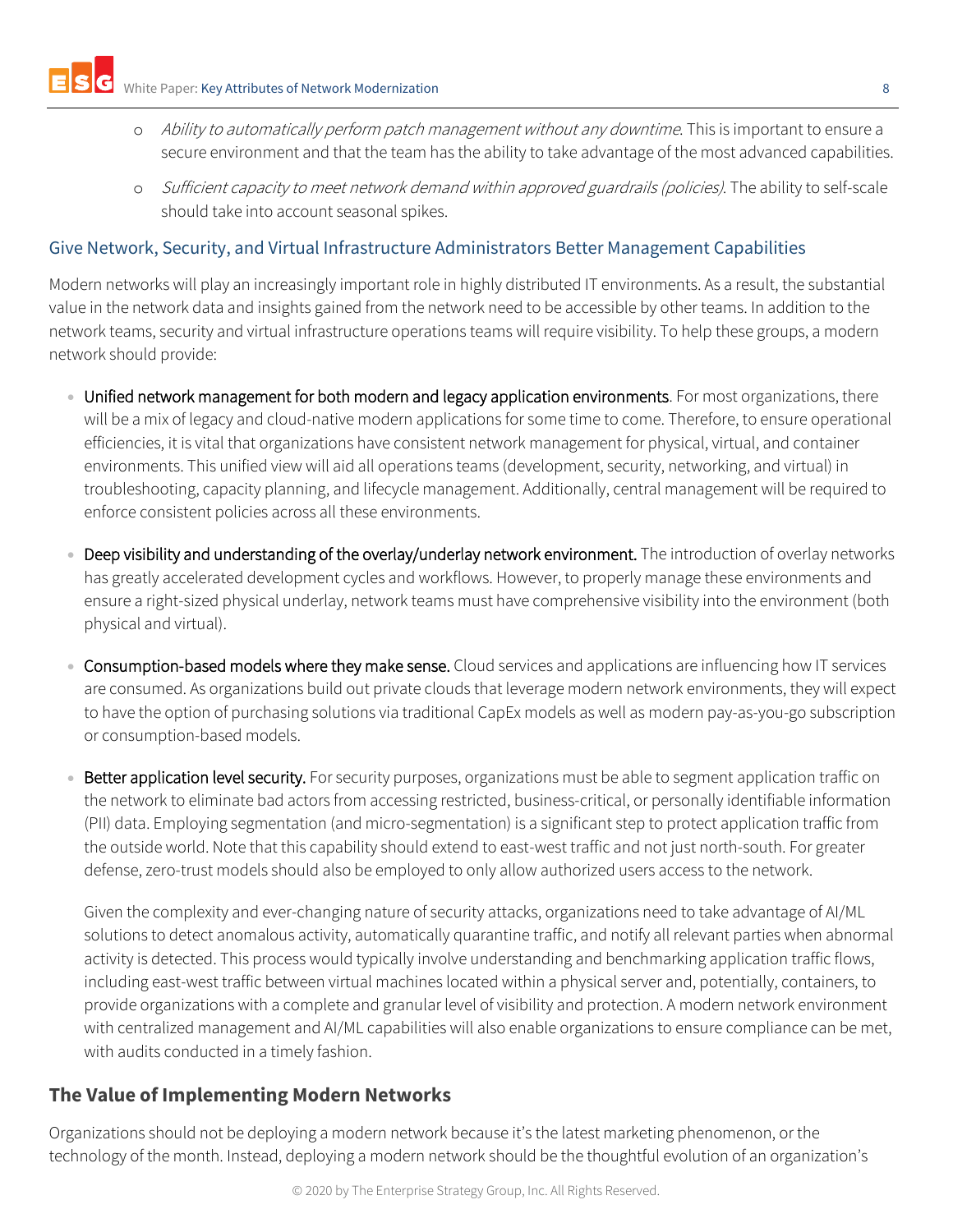network environment, implemented to support highly dynamic (ephemeral) and distributed modern application environments and remote users. Organizations that invest in a modern network will gain a variety of benefits:

Faster time to market. With a modern network, application developers and SREs will no longer have to wait on network teams to manually provision physical network connectivity, thereby enabling higher levels of developer productivity as well as increased employee satisfaction. Implementing a modern network allows organizations to significantly enhance agility, in turn accelerating revenue, and providing competitive differentiation as applications and services achieve faster time to market.

ESG research indicates that 37% of organizations with modern application environments in production report being ahead or significantly ahead of application deployments compared with those organizations using containers in test and development only (13%).

37%

Of organizations with modern application environments in production report being ahead or significantly ahead of application deployments compared with those organizations using containers in test and development only  $(13%)$ 

Greater operational efficiency-through simplification. Modern networks will enable organizations to effectively manage highly distributed application and user environments. These complex network environments therefore must have easy-touse management interfaces and be able to simplify complex tasks. This would include the ability to centrally provision policies and ensure distributed enforcement of them will enhance both security and productivity, while empowering DevOps and SRE teams to operate with greater autonomy. According to ESG research, 44% of organizations using containers report the environment has enabled DevOps methodologies in their company helping to drive operational efficiency. On the remote worker side, the use of automation to simplify the network (e.g., zero touch provisioning) will empower organizations to rapidly turn up and support thousands of remote worker environments in a short amount of time, while enabling staff to eliminate repetitive, manual processes, affording them more time to focus on value-added or strategic projects.

Better end-user experiences. Ultimately, modern networks enable end-users to gain a reliable, seamless application experience. As stated earlier, nearly half (49%) of IT professionals said delivering a differentiated user experience was one of the top goals of digital transformation initiatives. In a digital economy, ensuring consistent positive experiences will be a critical factor to determining success or failure. It is important to note that the enhanced user experience is required for virtually every application, regardless of the location of user or application.

Higher levels of availability. Modern networks that take advantage of self-healing and self-scaling technologies will deliver higher levels of application availability. While the impact of downtime will vary by application, one of the primary goals should be to ensure zero downtime. This a lofty goal in an IT culture that always casts blame on the network first. Automated lifecycle management allows patches and upgrades to be completed automatically without rebooting systems (i.e., without taking them offline), further contributing to higher levels of availability and increased security.

Seamless connectivity. Organizations must ensure connectivity beyond corporate locations, such as data center, campus, and edge locations, to any public cloud service (IaaS and SaaS). In addition, given the "new normal" requirement to enable employees to work remotely, seamless, secure, and optimized connectivity for employees working from home or the road is mandatory. This essentially creates a network to support a true hybrid, multi-cloud environment.

In fact, ESG research shows that the top reasons organizations must deploy modern applications in hybrid cloud environments include increased performance (51%), improved security (48%), and reduced IT infrastructure costs (45%) (see Figure 3).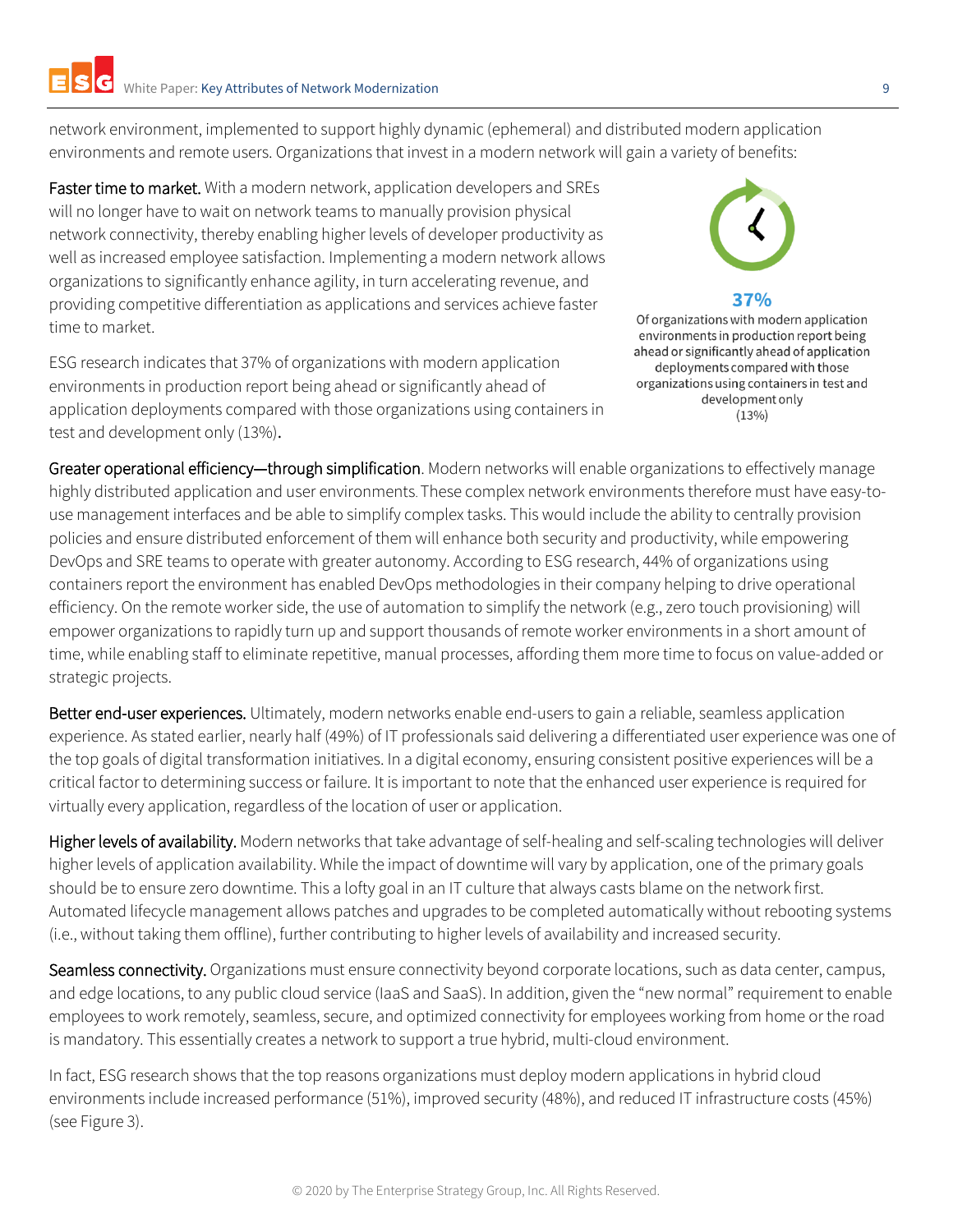#### **Figure 3. Top Five Reasons It's Important to Run Applications in a Hybrid Cloud Environment**

## **Why is it important for your organization to be able to run some applications (or microservices) on public cloud infrastructure services versus running all applications onpremises? (Percent of respondents, N=225, multiple responses accepted)**



Source: Enterprise Strategy Group

Greater job satisfaction across the organization. With a modern network environment, application developers and SREs are no longer restricted by infrastructure (i.e., network) and can be more productive; it also means applications will come to market faster without any frustrating delays waiting for infrastructure to be provisioned. Network teams will get the opportunity to learn new skills and transform the network by working with new technologies and having more time to focus on strategic initiatives and not repetitive manual tasks, thus increasing their value to the company. Remote workers are included as part of the modern network architecture and can be more productive, enjoy better user experiences when working remotely, and benefit from a more secure remote environment.

More secure environment. A modern environment allows the network team to easily enforce governance and compliance using centralized policies. This allows organizations to better protect users, the applications they access, and the data traversing the network. Taking advantage of solutions that offer segmentation and micro-segmentation capabilities mitigates the threat of a network breach that can access sensitive or personally identifiable information (e.g., a single data breach could result in millions of dollars lost to notifications, monitoring, and brand impact). In addition, automated patching and updates remove potential risk due to human error—helping to eliminate downtime, improve agility, and enhance productivity. Essentially, security must be an integral part of highly distributed modern networks to deliver a true digital experience.

# <span id="page-9-0"></span>**The Bigger Truth**

To maintain a competitive edge, organizations must deliver modern applications and services more efficiently. But this isn't quite so simple due to underlying IT environments becoming far more complex, which is especially true for the network.

Modern network environments must be highly virtualized and software-defined to become tightly integrated to development processes, understanding and anticipating the requirements of application developers and SREs to enable them to automatically deliver the requisite network services—regardless of application location—on-premises, in the cloud, or at the edge. Network administrators must be focused on driving innovative new services—not performing repetitive manual tasks.